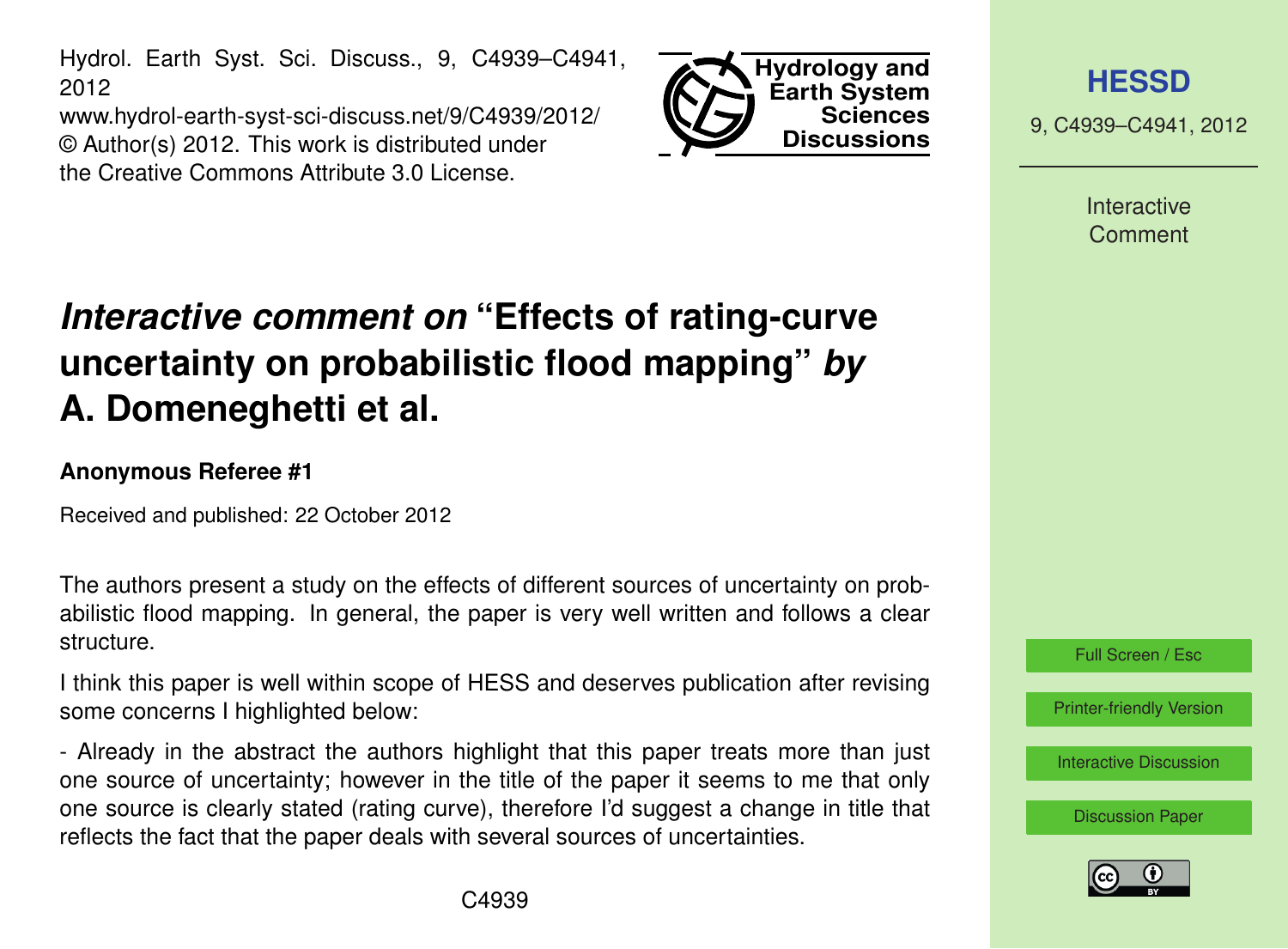- P9812, L6: I don't necessarily agree with the space stationarity here, especially as the authors highlight roughness. In most models (especially 2D models), roughness can be fully distributed spatially as shown by many studies. As shown by some studies, values for these distributions can even be obtained from the field or other means. I'd say the main reason why people choose a uniform value is not because the model assumes stationarity but rather because models are often insensitive to spatial distributions, mainly because of their underlying simplifications in physics.

- P9814, L19: I feel some more information on this IHAM modeling framework is needed here

- The modeling and the flood scenario generation look sound to me. Most of the models and generation of distributions have been employed on the same or different river system by the authors before

- In my opinion, the results section is relatively short compared to the discussion section, please consider moving some of the text in the discussion section to the result section

- P.9824, last paragraph: some of these results are to be expected (e.g. utilization of a rating-curve constructed using a traditional approach results in a significant underestimation of flooding probability). Some of this text could be moved to the result section and I think the discussion section should have a part that highlight why an uncertainty approach as presented here should be preferred over more commonly adopted uncertainty procedures or indeed deterministic approaches. Most of this is clearly stated at the beginning of the conclusion but I think it should be moved to the discussion section

- P.9829, L 12 Please consider replacing 'dangerous'. Maybe use 'inappropriate' or 'misleading' instead

- Figures are generally of very good quality but Fig. 10 is not very clear, maybe use line shading instead. Also, in the figure caption, please put '...for flood probabilities within 9, C4939–C4941, 2012

Interactive **Comment** 



[Printer-friendly Version](http://www.hydrol-earth-syst-sci-discuss.net/9/C4939/2012/hessd-9-C4939-2012-print.pdf)

[Interactive Discussion](http://www.hydrol-earth-syst-sci-discuss.net/9/9809/2012/hessd-9-9809-2012-discussion.html)

[Discussion Paper](http://www.hydrol-earth-syst-sci-discuss.net/9/9809/2012/hessd-9-9809-2012.pdf)